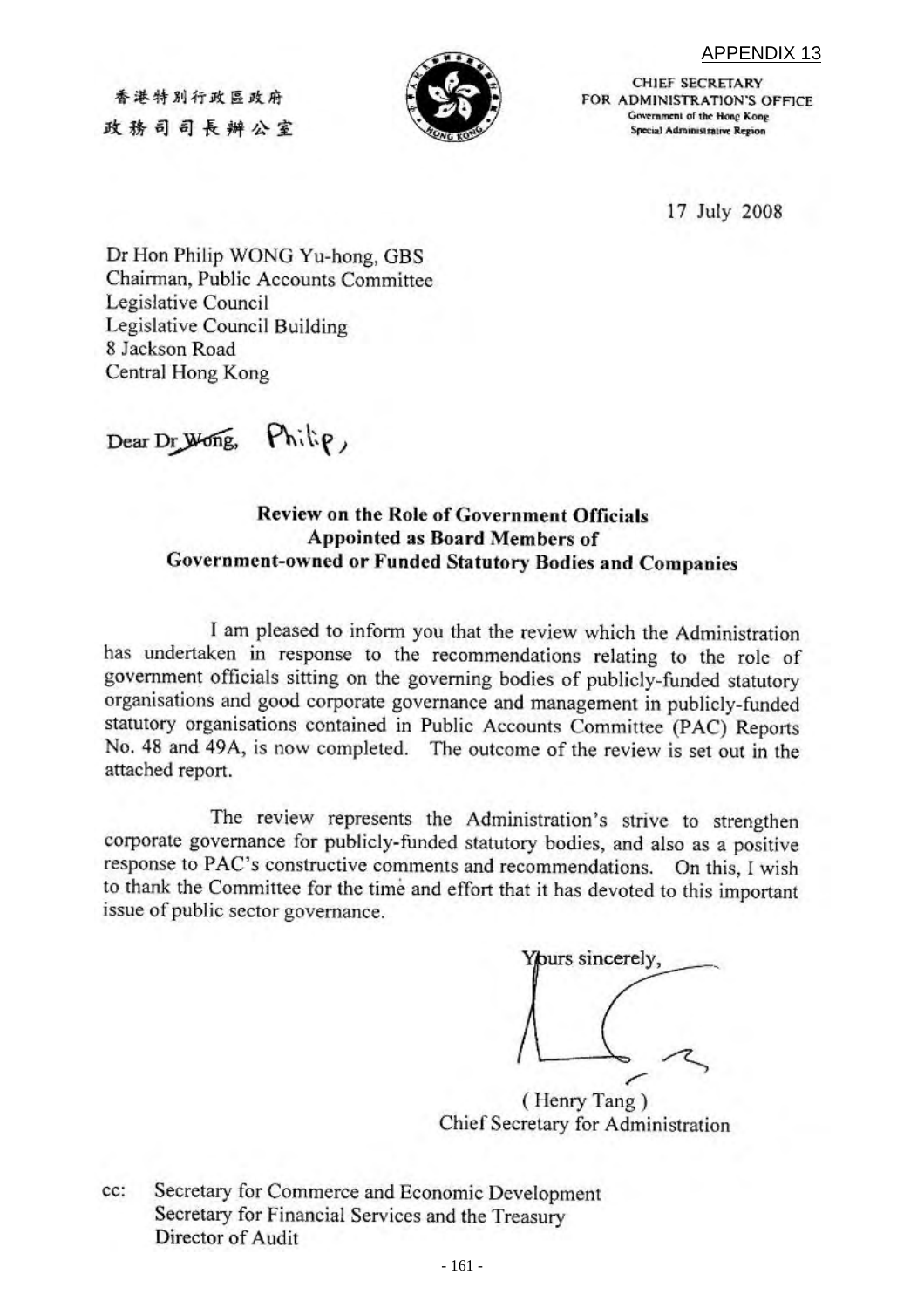# **Review on the Role of Government Officials Appointed as Board Members of Government-owned or Funded Statutory Bodies and Companies**

#### **PURPOSE**

This report briefs members on the outcome of a limited review on the role of government officials appointed as board members of government-owned or funded statutory bodies and companies as well as corporate governance and management in publicly-funded statutory organisations, which the Administration has undertaken in response to the recommendations in Public Accounts Committee (PAC) Reports No. 48 and 49A.

#### **BACKGROUND**

#### **PAC's Recommendations**

2. In PAC Report No. 48 on the Hong Kong Applied Science and Technology Research Institute Company Ltd (ASTRI) tabled at the LegCo on 11 July 2007, the PAC recommended, inter alia, that the Government should review the role and responsibility of the government officials appointed to sit on the governing bodies and committees of statutory bodies or publicly-funded organisations ("government representatives"), and ensure that they are able to perform their role and responsibility. In November 2007, as a follow-up to the PAC's recommendation, the Government undertook to conduct a limited review on the role of government officials appointed as board members in government-owned statutory corporations and companies.

3. In PAC Report No. 49A on the Hong Kong Tourism Board (HKTB) tabled at the LegCo on 30 April 2008, the PAC urged the Administration to expedite the above review to -

- (a) critically examine measures to ensure that good corporate governance and management are put in place in publicly-funded statutory organisations; and
- (b) consider promulgating a clear stipulation of the respective roles and responsibilities of the governing body, the government representatives and the Chief Executive Officer (CEO) of publicly-funded statutory organisations.
- 4. In addition, the PAC also urged the Administration to
	- (a) review how it can ensure that Controlling Officers for publicly-funded statutory organisations effectively perform their roles and responsibilities;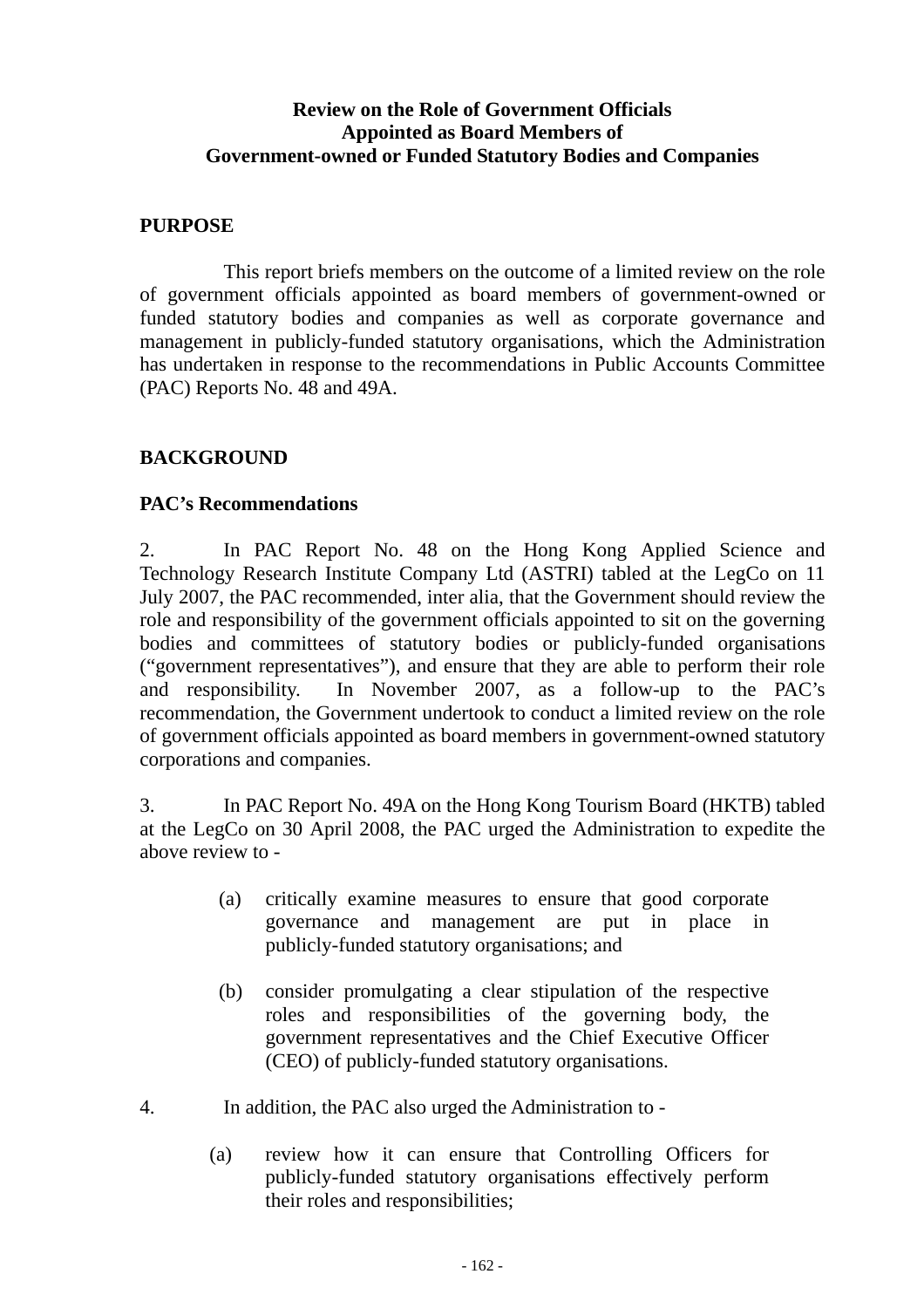- (b) clearly state the intended roles and responsibilities of the government representatives when appointing them;
- (c) take measures to ensure that persons appointed as members of the governing bodies of publicly-funded statutory organisations are fully aware of their roles and responsibilities and to assist them in performing such roles and responsibilities effectively; and
- (d) ensure that the CEOs have good understanding of the legislation, government rules, regulations and policies relevant to the organisations, the framework for the control and management of public finances, and proper procedures governing the use of public funds.

# **THE REVIEW**

#### **Scope of the review**

5. The limited review, which was undertaken in response to the PAC report on ASTRI, originally covered three categories of corporations/companies -

- (a) government-owned statutory corporations;
- (b) government-owned companies ; and
- (c) non-government-owned companies.

6. As a positive response to the latest PAC report on HKTB, the scope of the review has now been extended to include statutory bodies which are government-owned or under recurrent funding from the Government and companies which are partly or wholly funded by the Government. In the light of PAC's concern on the bigger issue of how to ensure good corporate governance and management in publicly-funded statutory organisations, the Administration has also extended the scope of the limited review to examine measures to ensure that good governance and management are in place in publicly-funded statutory bodies.

#### **Review process**

7. In the review process, we have taken stock of the present position of government representatives sitting on the governing bodies of government-owned or funded statutory organisations and companies, and looked into the existing guidelines regarding the governance of publicly-funded organisations. Specifically, we have examined the series of management and control measures on subvented organisations and the role of Controlling Officer in the management of these organisations, as set out in Financial Circular ("FC") No. 9/2004 entitled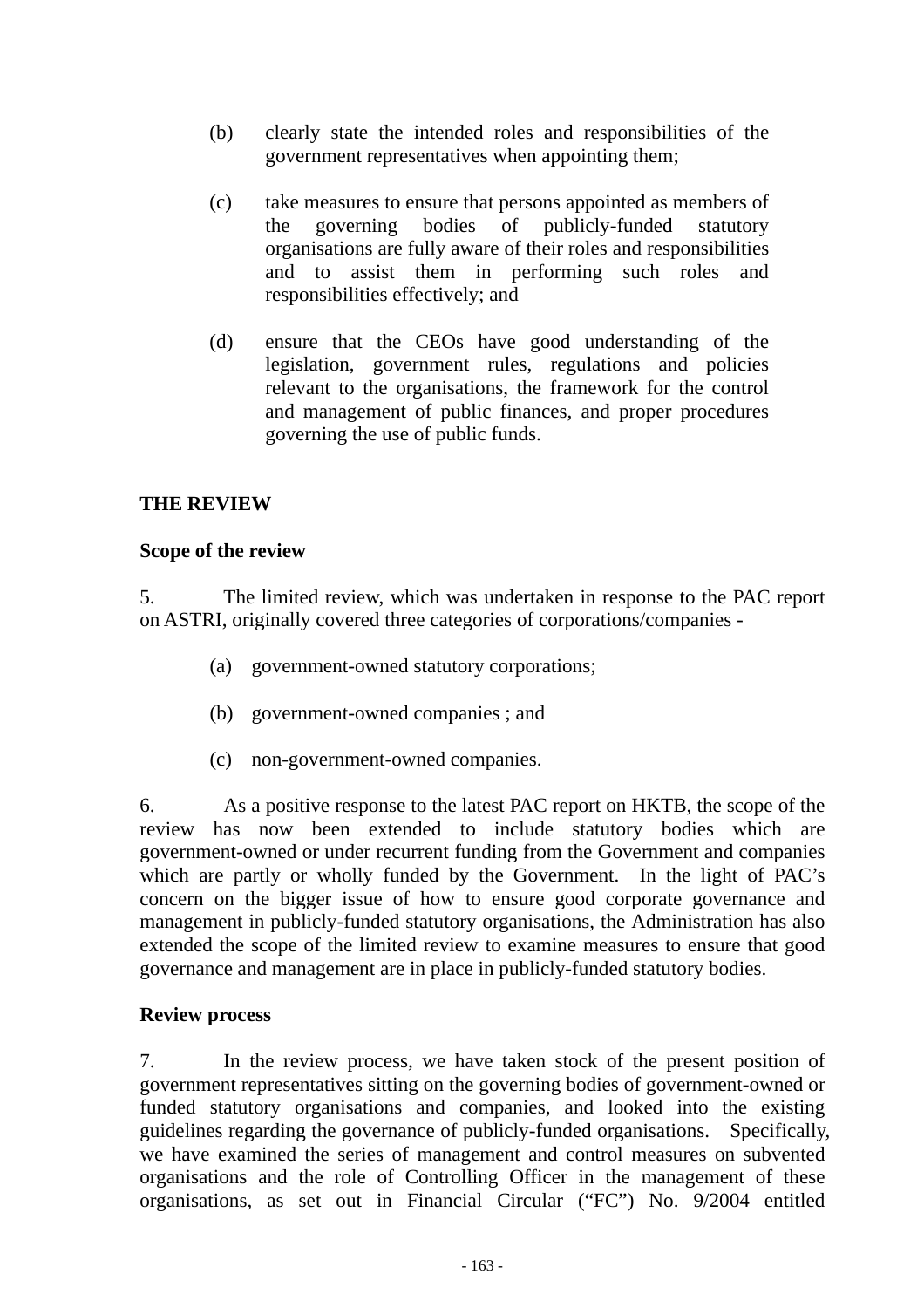"Guidelines on the Management and Control of Government Funding for Subvented Organisations" (the Circular). The Circular provides detailed guidelines to Controlling Officers for managing and controlling government subvention to subvented organisations. Such guidelines cover a wide range of measures which Controlling Officers may use to perform their funding control responsibility, including setting clear objectives for the subvented organisations to follow; reviewing or approving the organisations' annual budget and programme of activities; monitoring work progress; requiring the organisations to submit audited accounts; and having access to the organisations' records and accounts.

8. Regarding the governance issues, we have made reference to the guideline on governance launched by the Hong Kong Exchanges and Clearing Ltd in 2005 - "The Code on Corporate Governance Practice" ("the Code")<sup>1</sup>. The Code, which focuses on companies listed in Hong Kong, is drawn up on the basis of international best practices. In addition, we have also drawn reference from international guidelines on corporate governance for public sector organisations.

#### **FINDINGS AND RECOMMENDATIONS OF THE LIMITED REVIEW**

## **Governance of publicly-funded statutory bodies and specific roles of Controlling Officer, the Governing Body and the CEO (re. PAC's recommendations in paras. 3(a), 3(b), and 4(a) above)**

9. The Administration attaches great importance to good corporate governance and management. Having examined the Code and the international governance guidelines, we find that many of the key internal control and transparency measures that good governance requires are already covered in FC No. 9/2004. These include the setting of a clear statement of objectives; systematic devices and proper valuation methods to monitor performance against the established objectives; appropriate cost control system; approval of the organisations' annual budget and programme of activities; high quality accounting and auditing standards; requirement to submit audited accounts and being subject to audit check.

10. The Administration considers that the guidelines contained in FC No. 9/2004 are sufficient in helping Controlling Officers to effectively perform their roles and responsibilities and to ensure that public money is used properly and effectively. By making reference to the guidelines set out in the Circular, Controlling Officers have in general exercised effective funding control over the subvented organisations under their purview. For a large number of subvented non-government organisations (NGOs), for example, the relevant Controlling Officers have put in place well-established systems to monitor and assess the

 $\overline{a}$ 

<sup>1</sup> The Code sets out the principles of good corporate governance with two levels of recommendations (a) code provisions which listed companies are required to comply; and (b) the recommended best practices. Issuers are expected to comply with, but may choose to deviate from, the code provisions. The recommended best practices are for guidance only.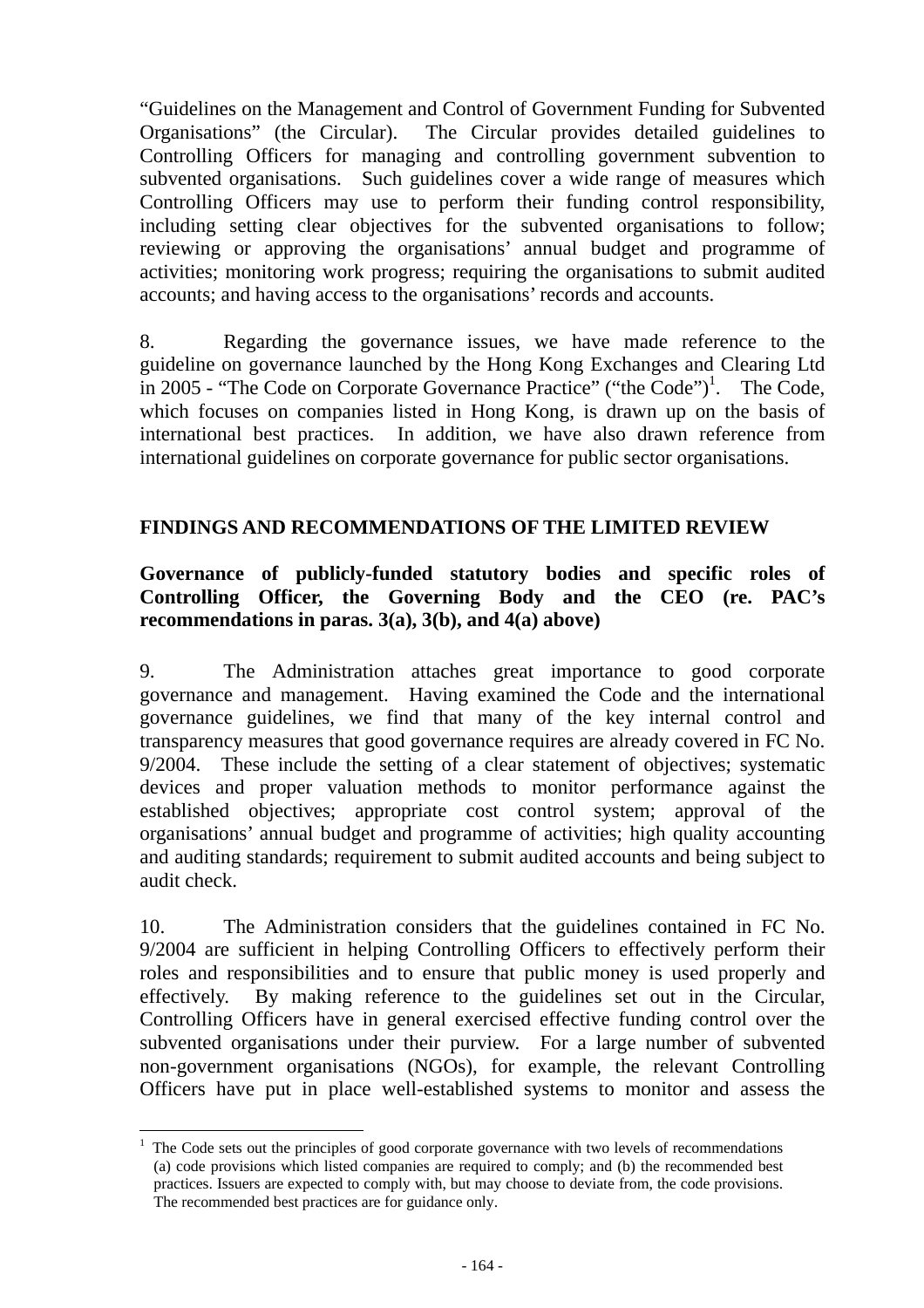financial performance of the subvented organisations on a regular and effective basis. In this regard, the Circular has in general provided useful and adequate guidelines to Controlling Officers, enabling them to take both general and specific measures to perform their funding responsibilities. We shall remind Controlling Officers to seek to review from time to time the funding control measures and the checks and balances in the system to ensure their adequacy over time.

11. As regards PAC's recommendation to put in place a standing mechanism for designated government representatives to report major matters or problems of the organisations to the responsible bureau secretaries and/or Controlling Officers, it is clearly set out in the guidelines to Controlling Officers that they should have unhindered access to the records and accounts of the subvented organisations and the latter are obliged to explain to the Controlling Officer concerned any matters relating to the receipt and expenditure of any money derived from public funds. Under the existing framework in FC No. 9/2004, therefore, Controlling Officers should be able to put in place the necessary mechanism to meet the reporting requirements.

12. Clearer delineation of roles and responsibilities between the Government, the governing body and the executive management of the publicly-funded statutory body, as an important element of governance, is however an aspect that may have scope for strengthening. Following this review, and also as a positive response to PAC's recommendations in para. 3(a), 3(b) and 4(a) above, the Administration will promulgate a set of broad guidelines explaining the essential aspects of good governance, including clarity in objectives; delineation of roles and responsibilities between the Government, the governing body, and the management; and internal control and transparency. We believe that these guidelines will provide useful reference to the respective Bureaux and Controlling Officers and should facilitate them in the discharge of their responsibilities on the statutory bodies under their policy and/or funding control purview.

#### **Roles and responsibilities of government representatives in the governing body of statutory bodies and measures to facilitate them to perform their roles (re. PAC's recommendations in para. 2 and 4(b) above)**

13. The role of government representative(s), in common with other members of the governing body, is to pursue the objects and public mission as stated in the statute which establishes the individual statutory organisation. Government representatives, together with all other board members, are collectively responsible for the overall performance of the statutory body. Thus, while the government representative on the board often acts as a link between the Government and the publicly-funded organisation, sound corporate governance does not and cannot solely rely on the presence of the government representative. The set of guidelines which the Administration will promulgate will therefore focus more on setting out the principles of good governance.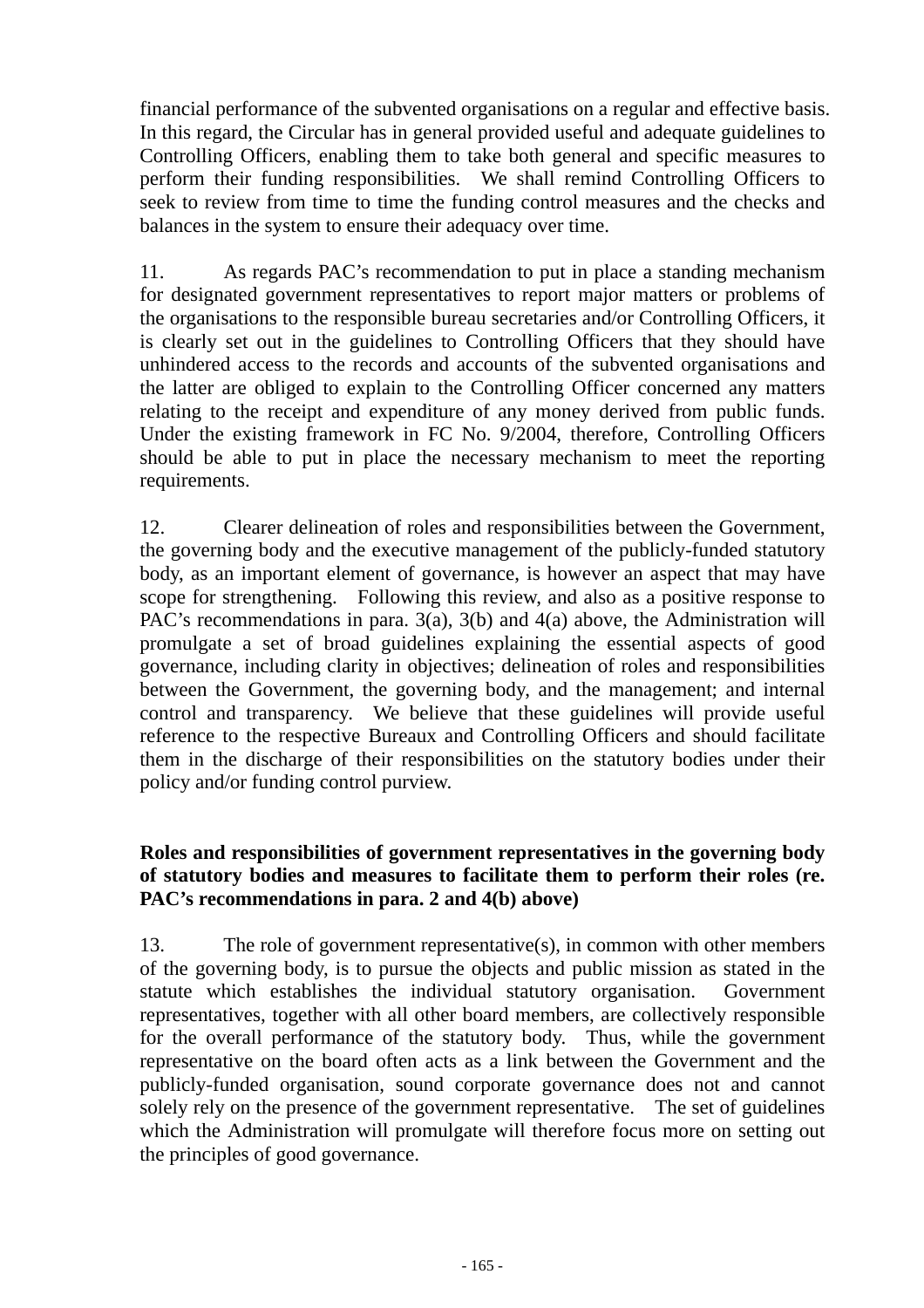14. However, clear stipulation on the division of roles and responsibilities between various parties will serve to assist government representatives in the discharge of their duties (para. 12). We shall therefore advise Bureaux to clearly state the intended roles of the government officials when appointing them to sit on the governing board of the organisations under their policy/funding control purview.

15. As regards the need to designate government representatives sitting on governing bodies of the subvented organisations to perform specified roles, the Administration considers that effective governance hinges more on having a sound governance system that clearly sets out the accountability framework and the internal control to ensure compliance. While there are instances where the relevant Controlling Officer or his/her representative is appointed to the governing body of the organisation concerned, being a Controlling Officer for the subvented organisation per se is not an over-riding criterion for determining whether that officer or his/her representative should be appointed to the governing body. As such, the role played by a Controlling Officer for funding control purpose does not constitute a mandatory requirement for the Controlling Officer to be appointed to the governing body of publicly-funded organisations.

16. As to whether and which government officials should be appointed to the governing board of statutory bodies, PAC can rest assured that Administration will continue to strive for an optimal mix of the board of the statutory bodies, and will examine this issue having regard to all relevant factors such as statutory requirements, nature and operation of the organisation, policy objectives of the Government, and the unique circumstances in each case.

17. At present, many bureaux have already made arrangement for an alternate director to represent the Government at board meetings if and when the substantive member is unable to attend. It is considered that where applicable, this should be arranged if not already done so, as a means to facilitating the effective and continuous discharge of the government officials' duties as board members. Also, the Administration will continue to seek to improve the legal position of government representatives when such opportunities arise, as another means to facilitate them to perform their roles effectively.

## **Measures to ensure that members of governing bodies and CEOs of publicly-funded organisations effectively perform their roles and responsibilities (re. PAC's recommendations in paras. 4(c) and 4(d) above)**

18. Although subvented organisations are not government departments and the government rules and regulations are not directly applicable to them, they have the same duty to ensure the proper use of public funds, having regard to the economy, efficiency and effectiveness in discharging their functions. To help the CEOs and senior management of these organisations to have better understanding of the legislation, regulations and policies which are relevant to them for the control and management of public finances, Controlling Officers can conduct training programmes and deliver resource kits. Alternatively, Controlling Officers can